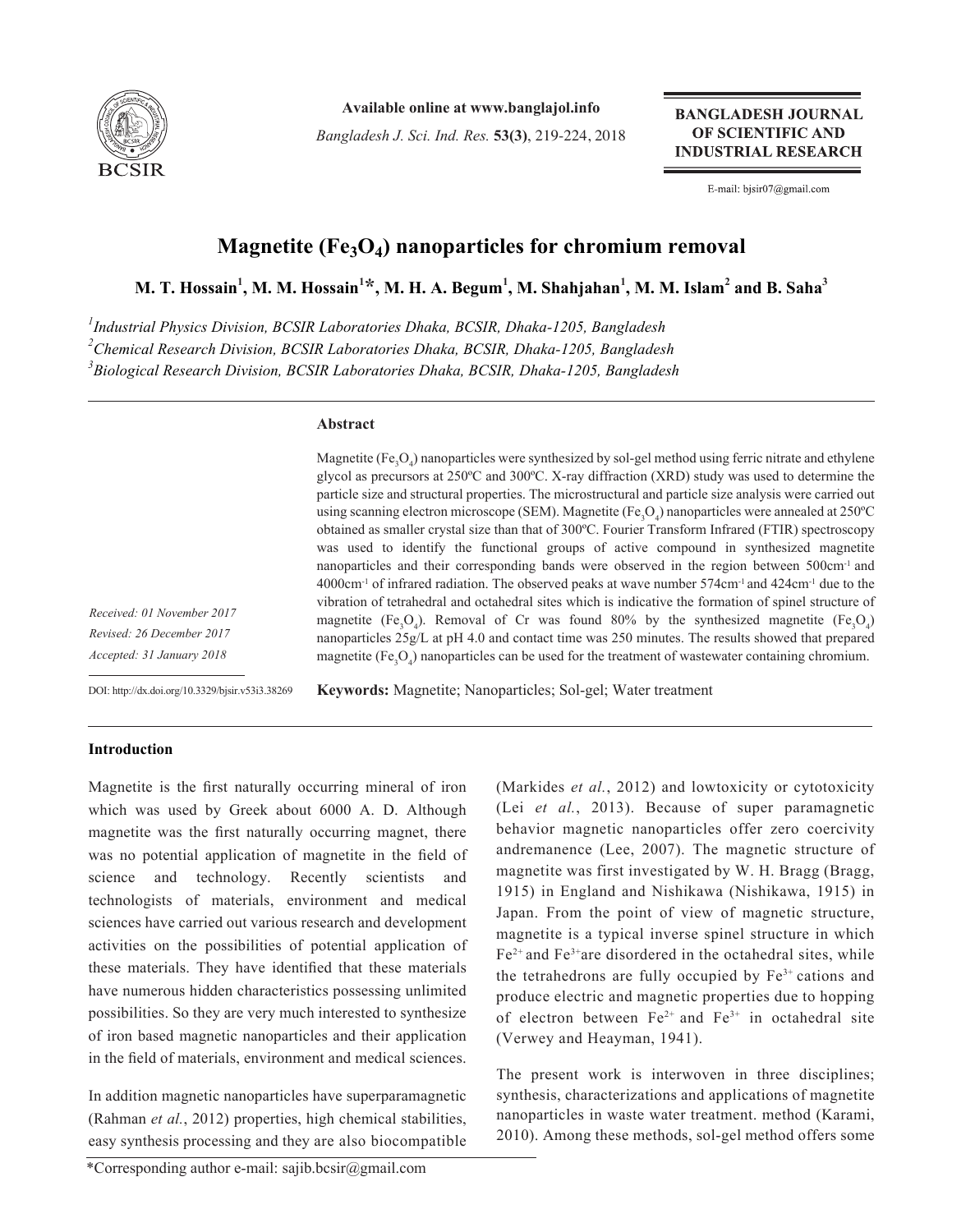advantages such as good homogeneity, low cost, high purity, low temperature sintering, environmental friendly and also very much efficient (Kayani *et al.*, 2014).

On the other hand access to safe drinking water is very essential to protect human health. According to the guidelines for drinking water quality, globally at least two billion people use drinking water source contaminated with heavy metal or toxic minerals. It should be noted that total coliform, fecal coliform and E-coil are all indicators of drinking water quality. It is also reported by World Health Organization (WHO) that any drinking water should contain fecal and total coliform counts of 0, in any 10ml sample (WHO, 1996). If any bacteria or any heavy metal encountered in a sample, immediate investigative action should be taken for removal. The removal or inactivation or detoxification of bacteria, heavy metal or pathogenic is the last step in the treatment of waste water treatment.

There are some techniques for waste water treatment such as precipitation (Shen *et al.*, 2009), evaporation, solvent attraction, ion exchange, reverse osmosis, filtration (Hijnen *et al.*, 2010), adsorption (Klein*et al.*, 2013; Siraj *et al.*, 2012; Kabiraz *et al.*, 2016), coagulation (Katsoylannis and Zouboulis, 2006) and soon. Adsorption technique is one of the most important techniques for heavy metal removal from water. In this experiment magnetite  $(Fe<sub>3</sub>O<sub>4</sub>)$  nanoparticles have been used for heavy metal removal because of their high ratio surface to volume, resulting in a higher adsorption capacity for metal removal. In addition USA Food and Drug Administration has approved iron oxide nanoparticles  $(Fe<sub>3</sub>O<sub>4</sub>)$  for heavy metal removal (Dave and Chopda, 2014). The development of novel and cost effective magnetic nanomaterials is very indispensible for environmental remediation and pollution detection and these have been investigated intensively for these purpose.

In the present study, we focused on the synthesis of magnetite  $(Fe<sub>3</sub>O<sub>4</sub>)$  nanoparticles by sol-gel method, characterization and water treatment containing chromium.

# **Materials and methods**

### *Materials*

All the chemicals were purchased from local market. The purity and specification of the chemicals were stated by the manufacturers and the chemicals were used in synthesis without further purification.

# *Preparation of magnetite (Fe3 O4 ) nanoparticles*

In order to synthesis magnetite nanoparticles 16.159 g of ferric nitrate  $(Fe(NO<sub>3</sub>)<sub>3</sub>$ .9H<sub>2</sub>O) was dissolved in 25 ml of ethylene glycol  $(C_2H_6O_2)$ . The solution was stirred and heated at  $40^{\circ}$ C. Then the gel was heated at  $80^{\circ}$ C until gel formation. Finally obtained gel was annealed at temperatures of 250°C and 300°C. The flowchart is as follows:



**Fig. 1. Flowchart of synthesis technique of magnetite (Fe3 O4 )nanoparticles.**

#### *Fourier Transform Infrared (FTIR) analysis*

FTIR spectra were recorded in the middleinfrared (4000 cm<sup>-1</sup>) to 400 cm-1) on Shimadzu Prestige 21 with a resolution of 4cm-1 in the absorbance mode for 8 to 128 scans at room temperature.

#### *X-ray diffraction (XRD)*

XRD patterns of composite were recorded on Philips PWO4 Xpert pro X-raydiffractometer. The X-ray source was Cu-Kα with a voltage of 40kV and a current of 30mA. The measurement was in the scanning range of 5–70 at a scanning speed of  $50s^{-1}$ .

#### *Scanning Electron Microscope (SEM)*

A HITACHI S-3400N, Japan (BSE) scanning electron microscope (VP-SEM) was usedto examine the microstructure of chitosan and composite without any coating to thesample surface and the image was taken at an accelerated voltage of 15.0kV.

# *Preparation of standard chromium (Cr) solution*

50 ppm standard solutions of Cr was prepared for by appropriate dilution of a 1000 ppm of chromium (stand scharlau, spain) solution.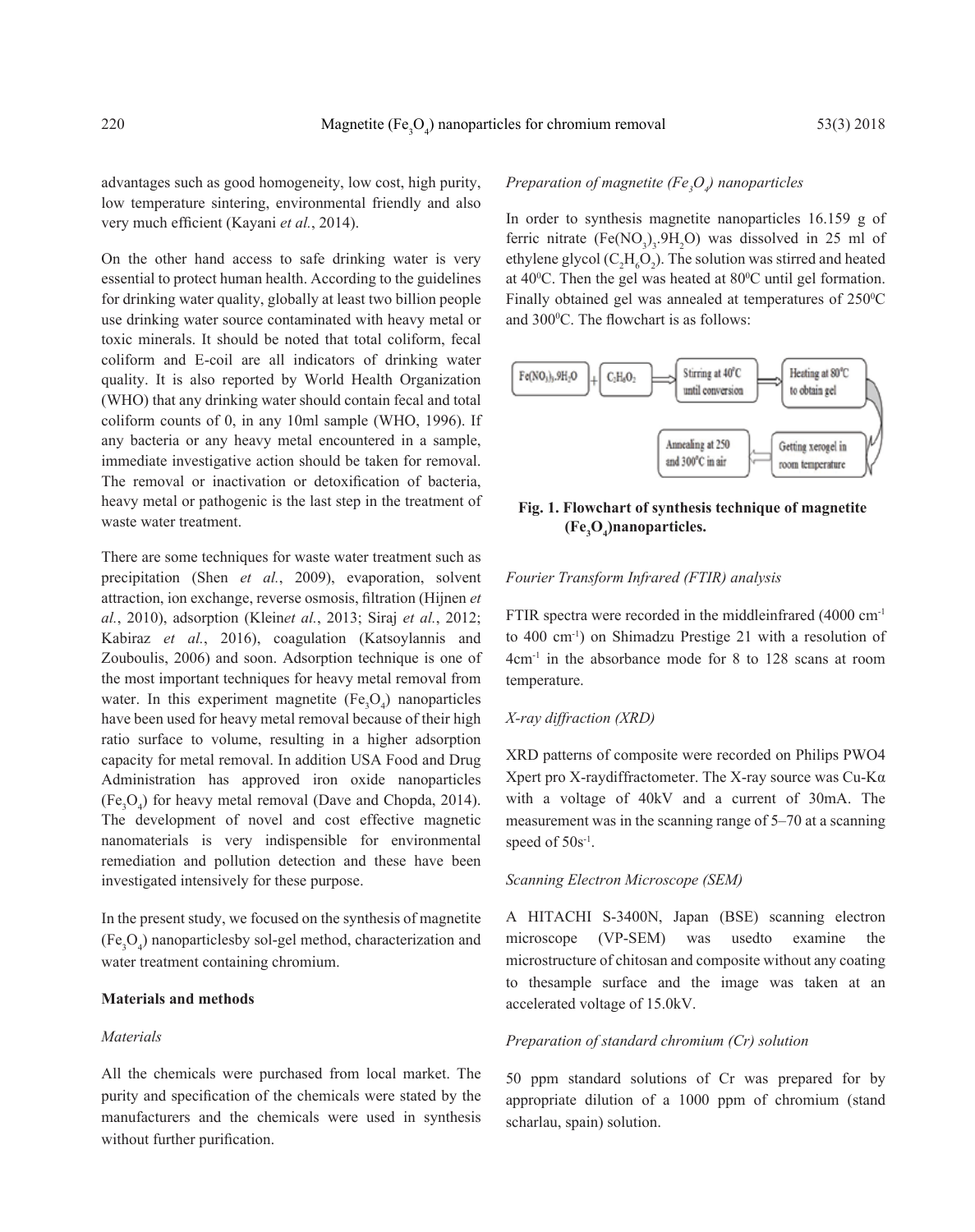#### *Removal efficiency (E) of adsorbent on chromium*

25 g/L of magnetite ( $Fe<sub>3</sub>O<sub>4</sub>$ ) nanoparticles was added to 50 ppm of Crsolution in polyethylene tubes. The metal solution was initially adjusted at pH 4.00 by adding 0.1M HCl or 0.1M NaOH. The tube was shaken well and centrifuged for 250 minutes. The result expressed as the removal efficiency (E) of the adsorbent on Cr, which is defined as

# $E( %) = [(C<sub>o</sub> - C<sub>1</sub>) / C<sub>o</sub>] x 100$

Where  $C_0$  and  $C_1$  are the initial and equilibrium concentration of Cr solution (25mg/L), respectively. The Cr concentration was determined by atomic absorption spectrophotometer (Shimadzu AS7000).

# **Results and discussion**

To apply magnetite  $(Fe<sub>3</sub>O<sub>4</sub>)$  nanoparticles for chromium removal, synthesis and characterizations of these nanoparticles have been carried out at two different temperature (250ºC and 300ºC) as well as their crystalline properties, nanosizeparticles conformation and their characteristic absorption bands of synthesized magnetite were studied.



# **Fig. 2. FTIR spectra of the samples annealed at (a) 250o C and (b) 300o C**

# *Fourier Transform Infrared (FTIR) analysis*

Fig. 2 shows the FTIR spectra of  $Fe<sub>3</sub>O<sub>4</sub>$  annealed at 250°C and 300°C. FTIR spectroscopy was used to identify the functional groups of the active components based on the peak value in

the region between  $500 \text{cm}^{-1}$  and  $4000 \text{cm}^{-1}$  of infrared radiation. A broad absorption peak appeared at 3444cm-1 conferring the presence of moisture of O-H group in the sample. The characteristic peak below  $1000 \text{cm}^{-1}$  is due to the vibration of metal oxide. The peaks appearing below 700cm-1are due tospinel structure. The band at around 500cm-1is attributed to the intrinsic vibration of octahedral coordinated metal ions in the spinel structure conforming the spinel structure (Rahman *et al.*, 2015)of synthesized magnetic nanoparticles. These results are good agreement with the reported value (Vinosel *et al.*, 2014; Kanagesan *et al.*, 2013).

# *Scanning Electron Microscopy (SEM) analysis of synthesized magnetite*

Fig. 3 shows the scanning electron microscopy images of samples synthesized at 250°C and 300°C. Scanning Electron Microscope (SEM:Hitachi-S3400N) was used to determine microstructure and particle size of these synthesized samples. From the SEM results it is seen that the synthesized nanoparticles are nearly spherical in shape with a narrow size distribution and severely agglomerated.



**Fig. 3. SEM images of the samples annealed at (a) 250°C** and (b) 300°C

*X-ray Diffraction (XRD) analysis of synthesized of magnetite nanoparticles*

Synthesized magnetite nanoparticles were characterized by X-ray diffraction system. In this system structural characterization was performed using Bruker D8 advance diffractometer employing with Cu-K<sub>a</sub> radiation (1.54060Å)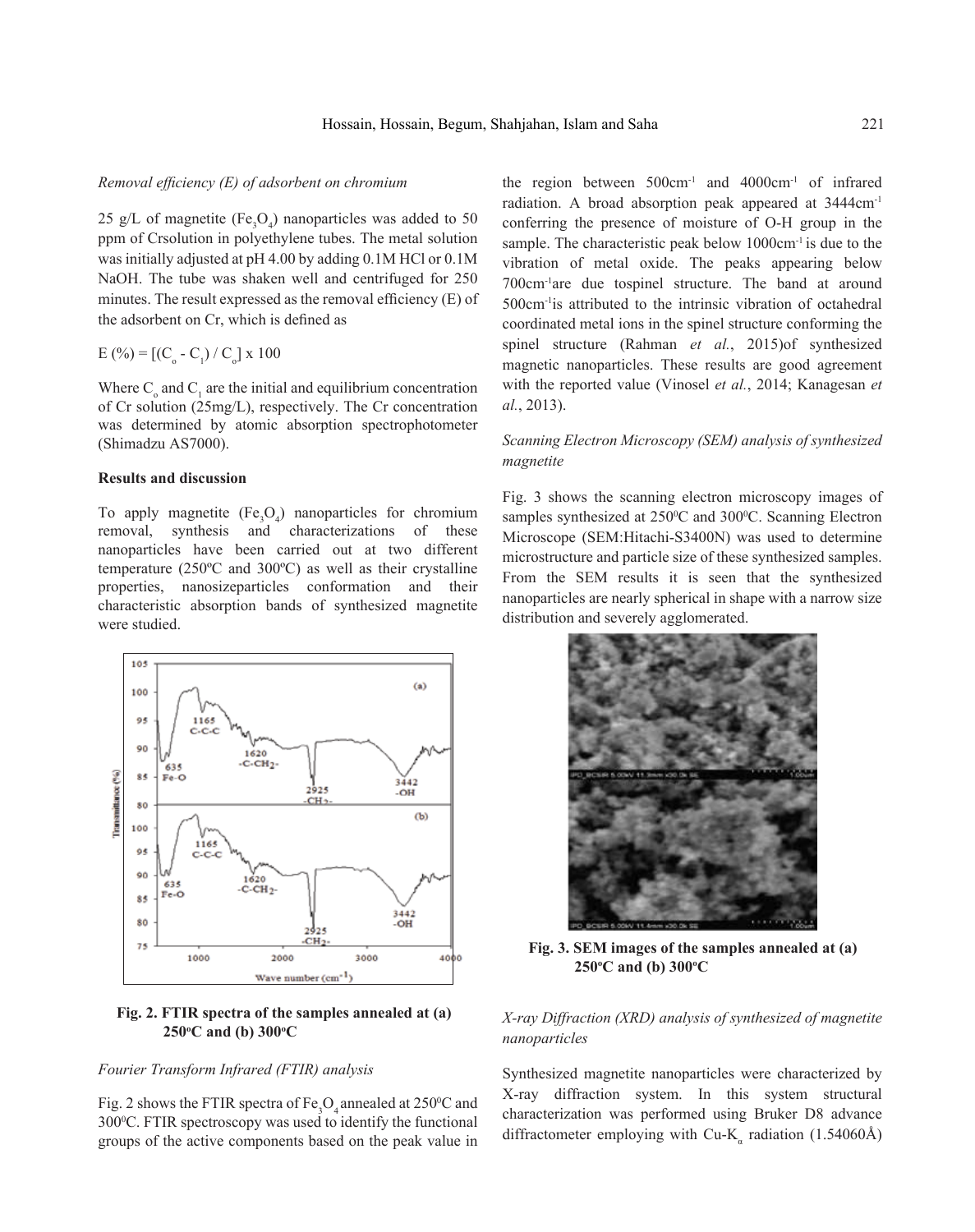at 30mA and 40kV. The XRD patterns of the synthesized magnetite nanoparticles are shown in fig. 4. The sample calcined at 250<sup>o</sup>C shows diffraction peak at  $2\theta = 30^{\circ}, 35^{\circ}, 45^{\circ}$ , 55<sup>0</sup> , 58<sup>0</sup> and 65<sup>0</sup> are assigned to (220), (311), (400), (422), (511), (440) and (533) planes of cubic structure. Among the peaks the diffraction at an angle  $2\theta = 35^\circ$  could be attributed to  $Fe<sub>3</sub>O<sub>4</sub>$ , face centered cubic structure which is well matched with JCPDS card no. 85 1436/JCPDS card no. 19-0629. In the XRD patterns, there are no typical  $\gamma$ -Fe<sub>3</sub>O<sub>4</sub> peaks such as (110), (210) and (211) on the other hand the synthesized samples are black in colour with crystalline size 18.46nm and 27.68nm. So it is significant that the synthesized particles mainly consist in magnetite nanoparticles. This result is also in conformation with the reported results (Shaker *et al.,* 2013; Wang *et al.,* 2013).

*Cr removal capacity of charcoal, chitosan and prepared composite*

The removal efficiency of chromium by magnetite  $(Fe<sub>3</sub>O<sub>4</sub>)$ nanoparticles at pH 4.0 with 250 minutes contact time and 25g/L dose was found 88%.

**Table I. Crystal size and strain of synthesized magnetite**

| Sample                       | Crystal size | Crystal strain |
|------------------------------|--------------|----------------|
| Annealed at 250 $^{\circ}$ C | 18.46        | 0.0064         |
| Annealed at 300 $^{\circ}$ C | 27.68        | 0.0043         |



Fig. 4. XRD patterns of synthesized magnetite annealed at (a) 250°C and (b) 300°C

The crystalline size of the nanoparticles is also calculated by Scherrer formula,  $D = \frac{k\lambda}{\beta cos\theta}$ , where k is a dimensionless

#### **Conclusion**

shape factor,  $\lambda$  is the x-ray wavelength,  $\beta$  is the line broadening at half the maximum intensity (FWHM) and  $\theta$  is the Bragg angle. Crystal size and crystal strain of the synthesized samples of magnetite  $(Fe<sub>3</sub>O<sub>4</sub>)$  nanoparticlesare shown in the Table I.

Although there are various physical and chemical methods of synthesis of magnetite  $(Fe<sub>3</sub>O<sub>4</sub>)$  nanoparticles, sol-gel method has been used in this study because of its simplicity and better control of particle size. The synthesized samples were characterized by XRD, FTIR and SEM. The FTIR results confirm the synthesized nanoparticles are in cubic structure of magnetite. From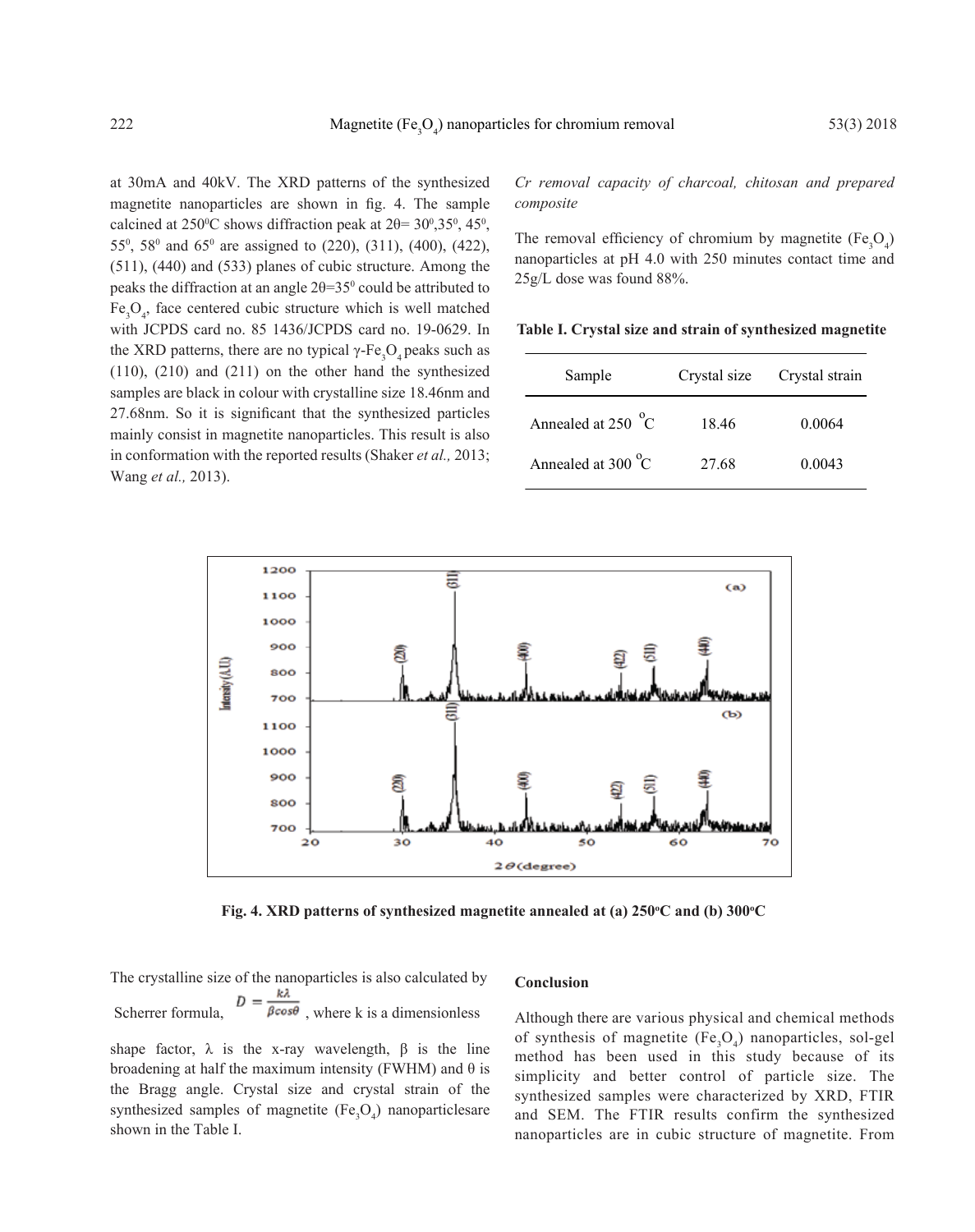XRD study it isseen that the diffraction peaks are consistent with the standard pattern of JCPDS card no. 85-1436/19-0629 and crystal size are in nano range. From the SEM results it is seen that the synthesized nanoparticles are nearly spherical in shape with narrow size distribution and severely agglomerated. Further mechanistic details of synthesis of magnetite  $(Fe<sub>3</sub>O<sub>4</sub>)$ nanoparticles and their removal of heavy metals from wastewater are being explored at different condition in our laboratory and will be reported in due course.

### **Acknowledgement**

The authors would like to acknowledge the BCSIR authorities for giving approval of this R&D project.

# **Refferences**

- Bragg WH (1915), The structure of magnetite and the Spinels, *Nature* **95**(2386): 561. DOI.org/10.1038/095561a0
- Dave PN and Chopda LV (2014), Application of iron oxide nanomaterials for the removal of heavy metals, *J Nanotechnol.* **2014**(2014): 1-14. DOI.org/10.1155/2014/398569
- Hijnen WAM, Suylen GMH, Bahlman JA, Brouwer-Hanzens A and Medema GJ (2010), GAC adsorption filters as barriers for viruses, bacteria and protozoan (oo) cysts in water treatment, *Water Res.* **44**: 1224-1234. DOI.org/10.1016/ j.watres. 2009.10.011
- Kabiraz MK, Jahan IA, Masum SM, Islam MM, Hassan SMM, Saha B and Nur HP (2016), Effective removal of chromium (VI) ions from tannery effluent using chitosan-Alumina Composite, *Inter Res J Pure Appl Chem.* **10**: 1–12.
- Kanagesan S, Hasim M, Tamilselnan S, Alitheen NB, Ismail I and Bahmanrokh G (2013), Cytotoxic effect of nanocrystalline  $MgFe<sub>2</sub>O<sub>4</sub>$  for cancer cure, *J Nanometer.* **2013**: 1-8.
- Katsoylannis IA and Zouboulis AI (2006), Use of ironand manganese-oxidizing bacteria for the combined removal of iron, manganese and arsenic

from contaminated groundwater, *Water Qual Res J Can.* **41**(2): 117-129.

- Kayani ZN, Arshad S,RiazS and Naseem S (2014), Synthesis of iron oxide nanoparticles by Sol–Gel technique and their characterization, *IEEE Trans Magn.* **50** (8): 1-8.
- Klein TY, Wehling J, Treccani L and Rezwan K (2013), Effective bacterial inactivation and removal of copper by porous ceramics with high surface area, *Environ Sci Technol.***47**(2): 1065-1072.
- Lee B (2007), Magnetite  $(Fe<sub>3</sub>O<sub>4</sub>)$ : Properties, synthesis, and applications Volume, *Lehigh Review* **15** (5).
- Lei L,Ling JL, Yun Z and Gang L (2013), Toxicity of superparamagnetic iron oxide nanoparticles: Research strategies and implications for nanomedicine, *Chin Phys B***22**(12): 1-10. DOI.org/10.1155/2013/647974
- Markides H, Rotherham M, and Haj AJE (2012), Biocompatibility and toxicity of magnetic nanoparticles in regenerative medicine, *J Nanomater* **2012:** 614094-614105. DOI: 10.1155/2012/614094
- Nishikawa (1915), S. Proc. Tokyo, *Math Phys Soc.* 8 pp-199-209.
- Rahman MA, Hossain MM, Islam MS and SarkerMAR (2015), First-principle investigation of doping effects on electronic, elastic, thermaland optical properties of CoFe<sub>2</sub>O<sub>4</sub>, *Applied Research Journal* **1**(3): 127-136.
- Rahman O, Mohapatra SC and Ahmad S (2012),  $Fe<sub>3</sub>O<sub>4</sub>$ inverse spinel super paramagnetic nanoparticles, *Mater Chem Phys.* **132:**196-202.
- Shaker S, Zafarian S, Chakra CS and Rao KV (2013), Preparation and characterization of magnetite nanoparticles by sol-gelmethod for water treatment, *International Journal of Innovative Research in Science, Engineering and Technology*  **2**(7): 2969-2973.